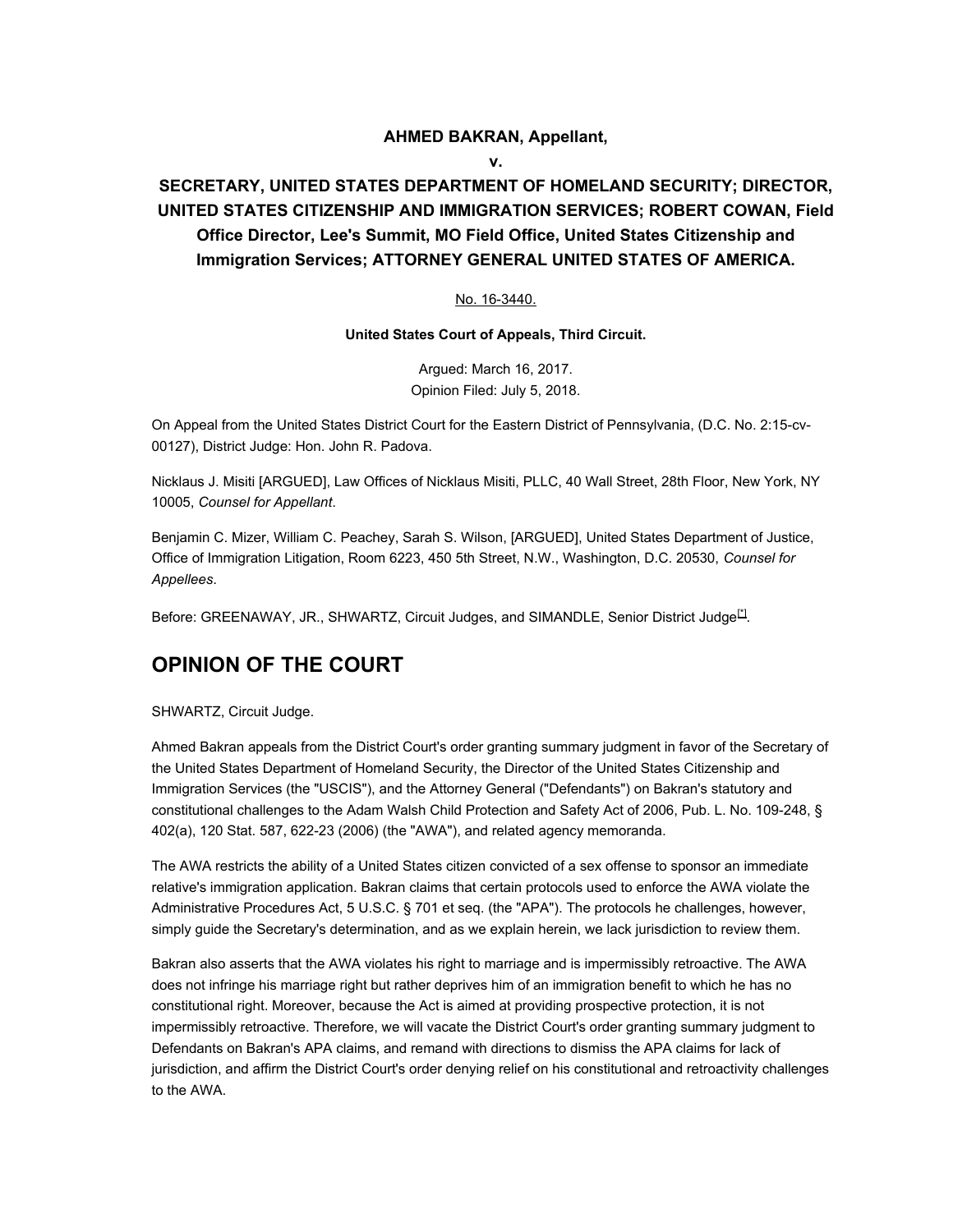# **A**

**I**

Before 2006, the Immigration and Nationality Act, 8 U.S.C. §§ 1101 et seq. (the "INA"), provided that "[a]ny citizen of the United States claiming that an alien is entitled to . . . immediate relative status . . . may file a petition with the Attorney General for such classification." Id. § 1154(a)(1)(A)(i). "Immediate relatives" generally include the spouses, children, and parents of a United States citizen. Id. § 1151(b)(2)(A)(i). Such relatives may enter the United States without regard to numerical limitations on immigration to the United States. Id. § 1151 (b). In 2006, the AWA amended the INA so that a citizen "who has been convicted of a specified offense against a minor"<sup>[1]</sup> may not file any petition on behalf of such relatives "unless the Secretary of Homeland Security, in the Secretary's sole and unreviewable discretion, determines that the citizen poses no risk to the alien with respect to whom a petition...is filed." Id. § 1154(a)(1)(A)(viii)(I). This provision is intended to effectuate the AWA's stated purposes: "[t]o protect children from sexual exploitation and violent crime, [and] to prevent child abuse and child pornography." AWA, 120 Stat. at 587.

The USCIS issued two memoranda relevant to our consideration of the AWA. The first, written by Michael Aytes, Associate Director of Domestic Operations of the USCIS (the "Aytes Memo"), sets forth the burden of proof a petitioner must meet to show that he or she poses no risk to his or her alien relative. Specifically, the memo interpreted the "no risk" requirement to mean that to avoid denial of a petition, "a petitioner who has been convicted of a specified offense against a minor must submit evidence of rehabilitation and any other relevant evidence that clearly demonstrates, beyond any reasonable doubt, that he or she poses no risk to the safety and well-being of his or her intended beneficiar[ies]." U.S. Citizenship and Immigration Services, Guidance for Adjudication of Family-Based Petitions and I-129F Petition for Alien Fiancé(e) under the Adam Walsh Child Protection and Safety Act of 2006 (Feb. 8, 2007), available at

https://www.uscis.gov/sites/default/files/USCIS/Laws/Memor

anda/Static\_Files\_Memoranda/adamwalshact020807.pdf. The second, written by Donald Neufeld, Acting Associate Director of Domestic Operations of the USCIS (the "Neufeld Memo"), states that "given the nature and severity of many of the underlying offenses and the intent of the [AWA], approval recommendations should be rare." U.S. Citizenship and Immigration Services, Transmittal of SOP for Adjudication of Family-Based Petitions Under the Adam Walsh Child Protection and Safety Act of 2006 (Sept. 24, 2008) (emphasis omitted).

### **B**

Bakran is a United States citizen. In 2004, he was convicted of aggravated indecent assault and unlawful contact with a minor. He was sentenced to 11.5 to 23 months' imprisonment, 10 years of probation, and lifetime sexual offender registration. He was required to undergo a psychosexual evaluation and prohibited from any unsupervised contact with minors.

In 2012, Bakran married Zara Qazi, an adult Indian national. He then sought lawful permanent resident status for her by filing a Form I-130, Petition for Alien Relative, 8 C.F.R. § 204.1(a)(1), and a Form I-485, Application for Permanent Residence, 8 C.F.R. 245.2(a)(3)(iii), with the USCIS. In January 2014, he received a Request for Evidence/Notice of Intent to Deny his petition (the "Notice"), which noted that his 2004 conviction prevented him from designating his wife as his immediate relative for the purposes of exempting her Application for Permanent Residence from the worldwide levels of numerical limitations pursuant to 8 U.S.C. § 1151(b)(2)(A) (i) unless he could show he posed no risk to her. Bakran had already submitted materials regarding his conviction with his initial application, and he filed additional documents in response to the Notice. The USCIS determined that Bakran had committed a "specified offense against a minor" under the AWA, and denied his application.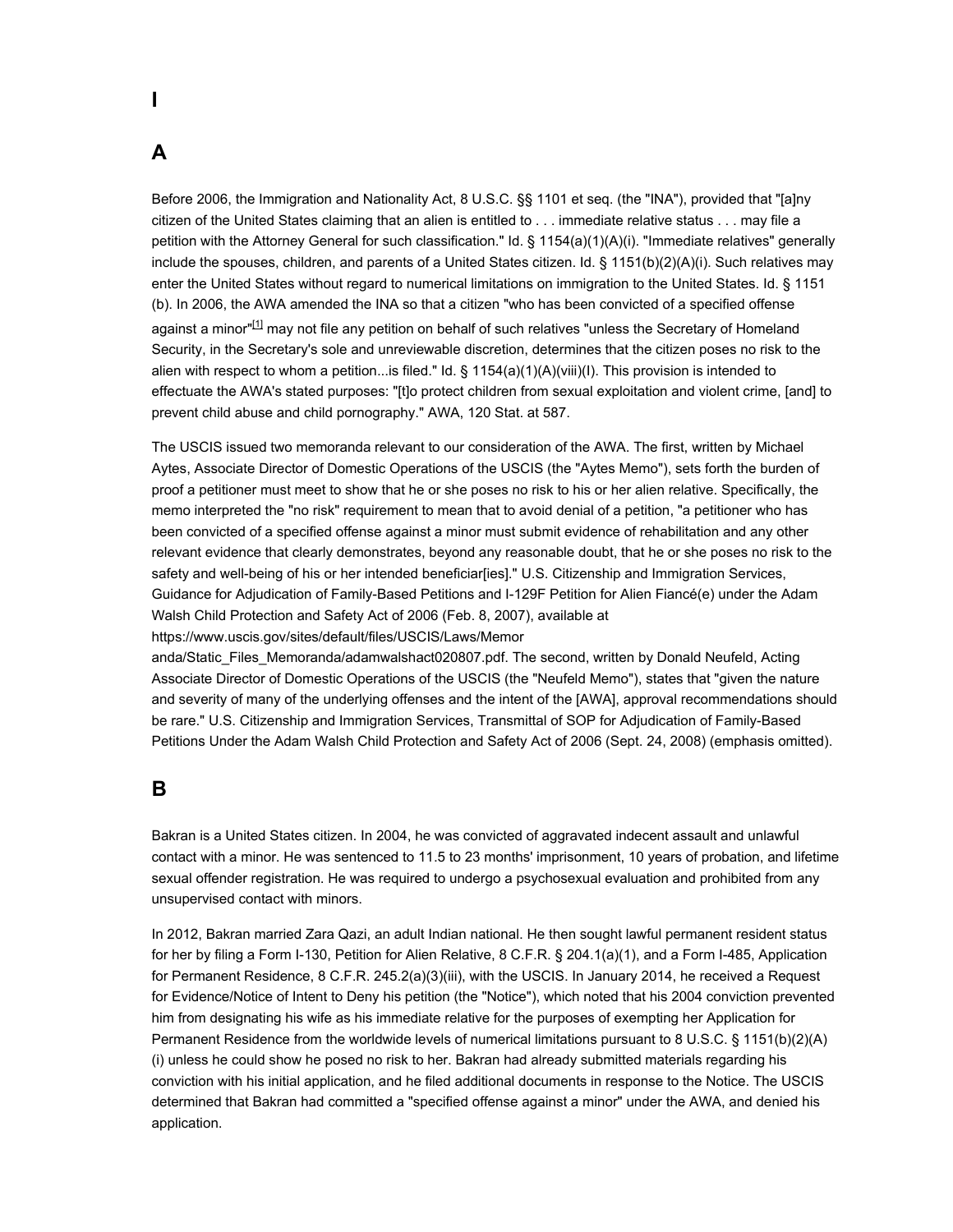Bakran filed suit in the United States District Court for the Eastern District of Pennsylvania against Defendants based on the denial of his petition. He alleged the denial violated the Constitution and APA. Defendants moved to dismiss the complaint for lack of subject matter jurisdiction, arguing that the District Court lacked jurisdiction to review the Secretary's determination of Bakran's petition. The District Court denied the motion, reasoning that Bakran "does not question the Secretary's . . . `unreviewable discretion'" concerning the decision about him. Bakran v. Johnson, CIV. A. No. 15-127, 2015 WL 3631746, at \*4 (E.D. Pa. June 11, 2015). Instead, according to the District Court, Bakran challenges the Secretary's "non-discretionary threshold determination" and argues that his inability to "file an I-130 petition on his wife's behalf . . . violates his constitutional rights." Id. The District Court held that Bakran's APA challenge did not seek review "of the discretionary `no risk' assessment or even the substance of the rules adopted regarding that assessment." Id. The Court therefore concluded that it had jurisdiction to review all of Bakran's claims.

Defendants then moved for summary judgment, which the District Court granted. On the APA claims, the Court ruled that (1) the agency's adoption of a beyond-any-reasonable-doubt standard was not ultra vires<sup>[2]</sup> under Chevron, U.S.A., Inc. v. Natural Resources Defense Council, Inc., 467 U.S. 837, 842-43 (1984), Bakran v. Johnson, 192 F. Supp. 3d 585, 601 (E.D. Pa. 2016); (2) the assessment of risk after filing and presumption of denial, per the Neufeld Memo, were not arbitrary and capricious, id. at 598-99; and (3) the Aytes and Neufeld Memos qualify as "interpretive rules" that do not require notice-and-comment rule-making," id. at 599-600. On the constitutional claims, the Court concluded that the AWA was neither punitive nor impermissibly retroactive, id. at 594-95, and Bakran's due process claim failed because the AWA does not infringe his fundamental constitutional right to marry, id. at 595-97. Bakran appeals.

# **II[3]**

# **A**

We first address whether we have subject matter jurisdiction over Bakran's claim that the Secretary violated the APA by imposing a beyond-any-reasonable-doubt burden of proof and a presumption of denial of AWA applications, as expressed in the Aytes and Neufeld Memos.

District courts have jurisdiction to review agency action under 28 U.S.C. § 1331, "subject only to preclusion-ofreview statutes created or retained by Congress." Chehazeh v. Att'y Gen. of U.S., 666 F.3d 118, 126 (3d Cir. 2012) (quoting Califano v. Sanders, 430 U.S. 99, 105 (1977)). The APA bars judicial review where "statutes preclude judicial review" or "agency action is committed to agency discretion by law." 5 U.S.C. § 701(a). The INA provides that "no court shall have jurisdiction to review . . . any . . . decision or action of . . . the Secretary of Homeland Security the authority for which is specified under this subchapter to be in the discretion of . . . the Secretary of Homeland Security." 8 U.S.C. § 1252(a)(2)(B)(ii). The INA's "jurisdiction-stripping language . . . applies not to all decisions the [Secretary] is entitled to make, but to a narrower category of decisions where Congress has taken the additional step to specify that the sole authority for the action is in the [Secretary]'s discretion." Alaka v. Att'y Gen. of U.S., 456 F.3d 88, 95 (3d Cir. 2006). Of relevance here, the AWA states that a citizen, such as Bakran, convicted of a specified offense may not file a petition for immediate relative status "unless the Secretary of Homeland Security, in the Secretary's sole and unreviewable discretion, determines that the citizen poses no risk to the alien with respect to whom a petition . . . is filed." 8 U.S.C. § 1154(a)(1)(A) (viii)(I). The AWA therefore precludes judicial review of the Secretary's no-risk determination concerning a specific citizen.

The issue here is whether the two procedures set forth in the Aytes and Neufeld Memos are themselves reviewable. Bakran argues that the Secretary, through the USCIS, acted ultra vires in imposing upon citizen petitioners a requirement that they prove beyond any reasonable doubt that they pose no risk to the alien beneficiary and by informing field officers that granting permission to file petitions on the beneficiaries' behalf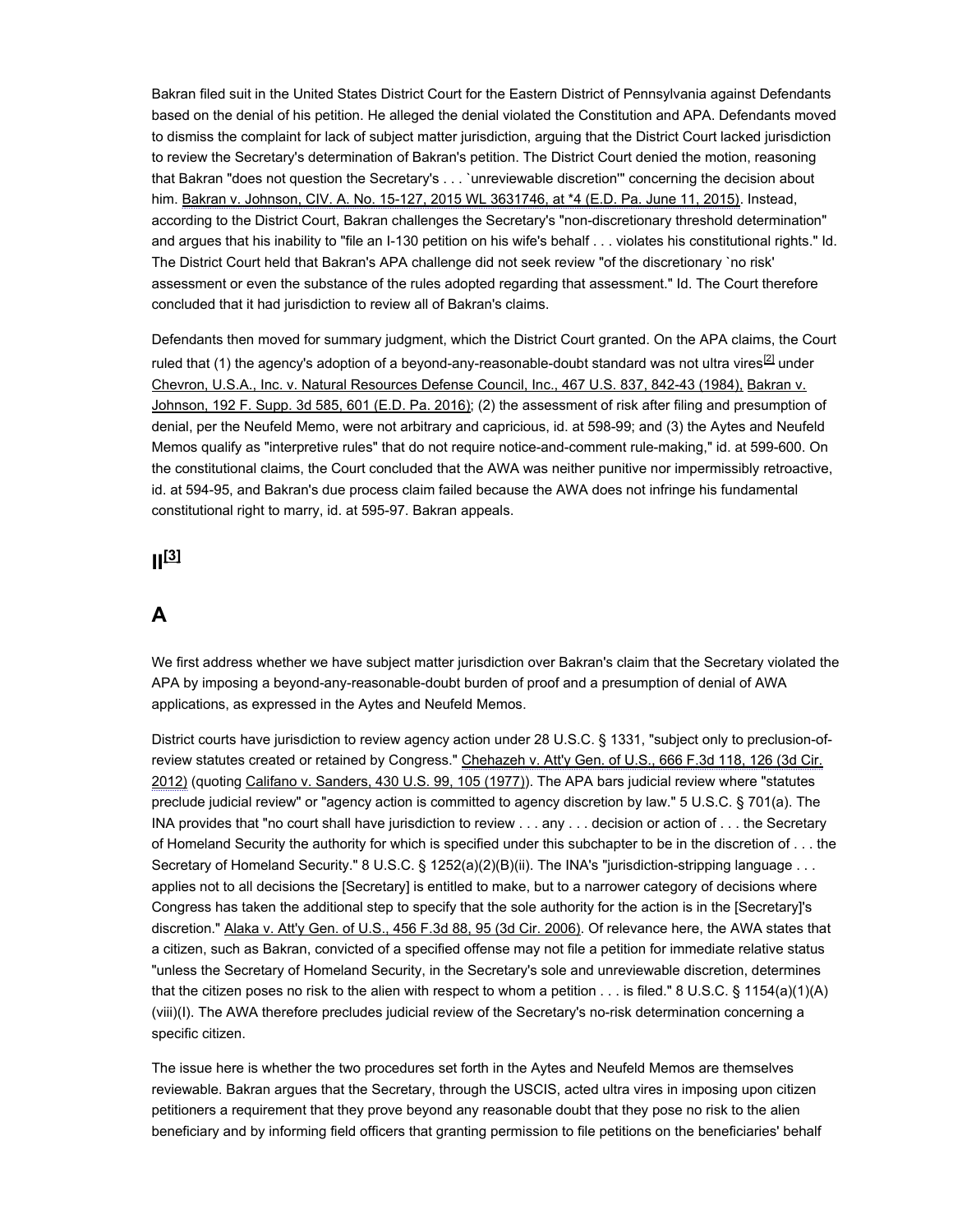should be rare.<sup>[4]</sup> Our authority to review these claims depends on whether the standard of proof and rareness directive are part of the Secretary's statutorily-granted unreviewable discretion. To make this decision, we examine the statute's language to identify the boundaries of the discretion granted to the agency.

The INA and Alaka instruct that courts lack jurisdiction to review decisions that are within the Secretary's sole discretion. Id. § 1252(a)(2)(B)(ii); Alaka, 456 F.3d at 95. The AWA states that the Secretary has sole and unreviewable discretion when it "determines" that a citizen petitioner poses no risk to the alien for whom the petition is filed. The choice of the word "determines" frames the matters within this discretion. The word "determine" means "to fix conclusively or authoritatively" as well as "to come to a decision concerning as the result of investigation or reasoning." Webster's Third New International Dictionary 616 (1993). Congress's use of the word "determines" therefore grants the Secretary unreviewable discretion in both concluding that a petitioner poses no risk and the process by which the Secretary reaches this decision. Thus, the exercise of discretion includes deciding the type of proof required, the evidentiary standard a petitioner must satisfy, and whether the petitioner's evidence meets that standard. Because these considerations are inextricably intertwined with how and whether to exercise that discretion, and § 1252(a)(2)(B)(ii) provides that "no court shall have jurisdiction to review . . . any . . . decision or action of . . . the Secretary of Homeland Security the authority for which is specified under this subchapter to be in the discretion of . . . the Secretary of Homeland Security," we are precluded from reviewing both the decision and process for reaching it. See Gebhardt v. Nielsen, 879 F.3d 980, 984-85, 987 (9th Cir. 2018) (holding that courts lack jurisdiction to review challenges to the beyond-any-reasonable-doubt standard and the requirement of a no-risk determination, among other claims; "each one challenges how the Secretary exercises—or has exercised—his or her `sole and unreviewable discretion' to adjudicate I-130 petitions" (emphasis in original)); Roland v. U.S. Citizenship & Immigration Servs., 850 F.3d 625, 630 (4th Cir. 2017) (concluding that courts lack jurisdiction to review petitioner's APA challenge based in part on that Circuit's precedent that "relevant determinations `cannot be divorced from the denial [of an application to adjust status] itself" (quoting Lee v. U.S. Citizenship & Immigration Servs., 592 F.3d 612, 620 (4th Cir. 2010))); Bremer v. Johnson, 834 F.3d 925, 930-31 (8th Cir. 2016) (holding that courts lack jurisdiction over an APA claim that the USCIS exceeded its statutory authority by requiring applicants to prove beyond any reasonable doubt that they pose no risk to beneficiaries because the claim "challenge[d] how the Secretary, acting through the USCIS, has exercised his discretion to make a no-risk determination under the [AWA]"); Struniak v. Lynch, 159 F. Supp. 3d 643, 654 (E.D. Va. 2016) (holding that "§ 1252(a)(2)(B)(ii) strips courts of jurisdiction to review both the ultimate decision that is discretionary and the steps that are a necessary and ancillary part of reaching the ultimate decision"); cf. Jilin Pharm. USA v. Chertoff, 447 F.3d 196, 204 (3d Cir. 2006) (observing that an agency's determination of whether good cause to revoke a visa exists in a particular case also includes "what constitutes such cause in the first place," and that the good cause determination is within the agency's unreviewable discretion (citation and internal quotation mark omitted)).

For these reasons, federal courts lack jurisdiction to review the burden of proof and rareness directives that guide the Secretary's determination concerning whether a petitioning sex offender poses no risk to the beneficiary of his or her petition.<sup>[5]</sup> Thus, the District Court should have dismissed Bakran's APA claims, and we will therefore vacate the order granting summary judgment in favor of Defendants on Bakran's APA claims and remand with a directive that the District Court dismiss these claims.

### **B**

## **1**

Bakran also makes two challenges to the AWA: the AWA violates his substantive due process right to marry,<sup>[6]</sup> and the AWA is impermissibly retroactive. Unlike Bakran's APA challenges to the Secretary's actions, we have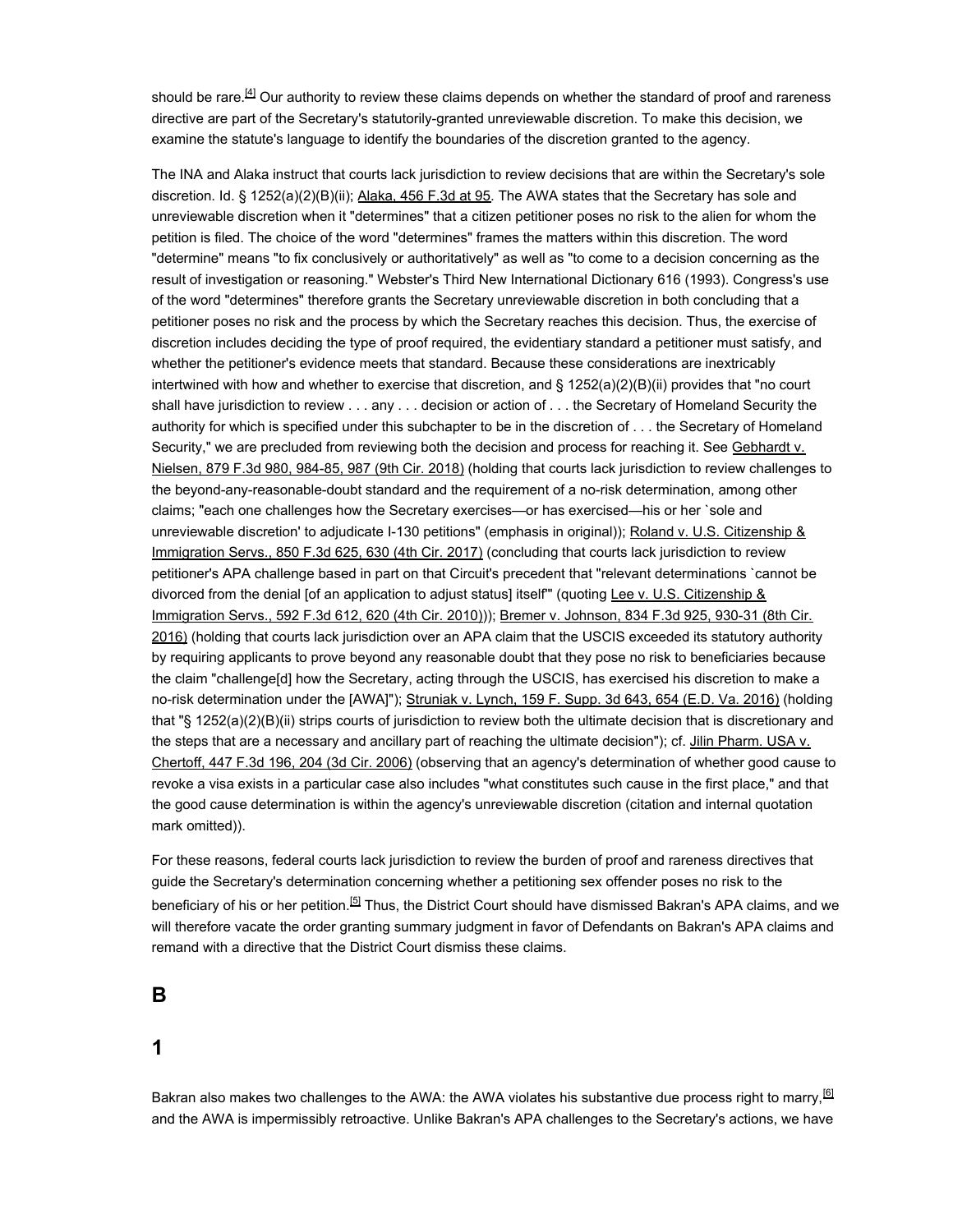jurisdiction to review these challenges to the statute. See Johnson v. Robison, 415 U.S. 361, 367 (1974); Kreschollek v. S. Stevedoring Co., 78 F.3d 868, 873-74 (3d Cir. 1996).

**2**

Bakran asserts that by barring him from petitioning to adjust his foreign spouse's immigration status, the AWA infringes his right to marry because it deprives him of benefits flowing from his marriage, including the ability to live with his spouse in the United States. The due process guarantees of the Fifth Amendment "include a substantive component, which forbids the government to infringe certain `fundamental' liberty interests at all, no matter what process is provided, unless the infringement is narrowly tailored to serve a compelling state interest." Reno v. Flores, 507 U.S. 292, 301-02 (1993) (emphasis omitted). The right to marry is one such fundamental right. Obergefell v. Hodges, 135 S. Ct. 2584, 2604 (2015); Loving v. Virginia, 388 U.S. 1, 12 (1967).

The AWA's restriction on a convicted sex offender's ability to sponsor his spouse's immigration petition does not infringe the fundamental right to marry. Citizens like Bakran are not barred from marrying, and in fact Bakran has married. Recognizing this, Bakran asserts that the AWA interferes with his ability to live in the United States with his foreign spouse. Thus, he asserts that he has a constitutional right to sponsor his foreign spouse's immigration application. His assertion fails for several reasons.

First, cognizant of Congress's plenary authority to set the conditions for an alien's entry into the United States, see, e.g., United States ex rel. Knauff v. Shaughnessy, 338 U.S. 537, 543 (1950), no court has recognized that a citizen spouse has a constitutional right to have his or her alien spouse reside in the United States, see Gebhardt, 879 F.3d at 988 ("Boiled down, Plaintiff's theory is that he has a fundamental right to reside in the United States with his non-citizen [spouse]. But that theory runs headlong into Congress' plenary power over immigration."); Bangura v. Hansen, 434 F.3d 487, 496 (6th Cir. 2006) (holding that "[t]he Constitution does not recognize the right of a citizen spouse to have his or her alien spouse remain in the country" (alteration in original) (quoting Almario v. Att'y Gen., 872 F.2d 147, 151 (6th Cir. 1989))); Burrafato v. U.S. Dep't of State, 523 F.2d 554, 555 (2d Cir. 1975) (holding that a citizen spouse has no constitutional right to seek to bar the deportation of an alien spouse); Silverman v. Rogers, 437 F.2d 102, 107 (1st Cir. 1970) (same); Swartz v. Rogers, 254 F.2d 338, 339 (D.C. Cir. 1958) (same); cf. Moralez-Izquierdo v. Dep't of Homeland Sec., 600 F.3d 1076, 1091 (9th Cir. 2010) (concluding that the denial of adjustment of status did not violate any of the petitioner's or his family's substantive rights, where the petitioner argued that the denial violated their right to live together as a family in the United States), abrogated in part on other grounds by Garfias-Rodriguez v. Holder, 702 F.3d 504 (9th Cir. 2012) (en banc).<sup>[7]</sup>

Second, Bakran's sex offense conviction impacts his access to an immigration benefit, which is not limited to married persons. Put differently, unlike the benefits identified in Obergefell that are granted only to married couples, 135 S. Ct. at 2599-2601, the availability of this immigration benefit is not exclusively contingent on marriage because parents and children may seek the benefit. Thus, this immigration benefit does not fall within the types of marriage benefits that the Supreme Court identified that serve the goals marriage advances.

Third, Bakran is denied access to this immigration benefit because of his prior sex conviction. Limiting the rights of convicted felons has historical roots. See, e.g., 10 U.S.C. § 504(a) (ineligibility to serve in the armed forces, unless an exception is made); 18 U.S.C. § 922(g)(1) (restriction on possession of a firearm); 21 U.S.C. § 862 (providing that individuals convicted of drug offenses may be denied federal benefits including grants, contracts, loans, professional licenses, and commercial licenses); 28 U.S.C. § 1865(b)(5) (restriction on right to serve on federal grand and petit juries unless the individual's civil rights have been restored); McKune v. Lile, 536 U.S. 24, 38 (2002) (plurality opinion) ("[L]awful conviction and incarceration necessarily place limitations on the exercise of a defendant's privilege against self-incrimination."); Jones v. Helms, 452 U.S. 412, 418-23 (1981) (upholding restrictions on a felon's constitutionally protected right to travel); Richardson v. Ramirez, 418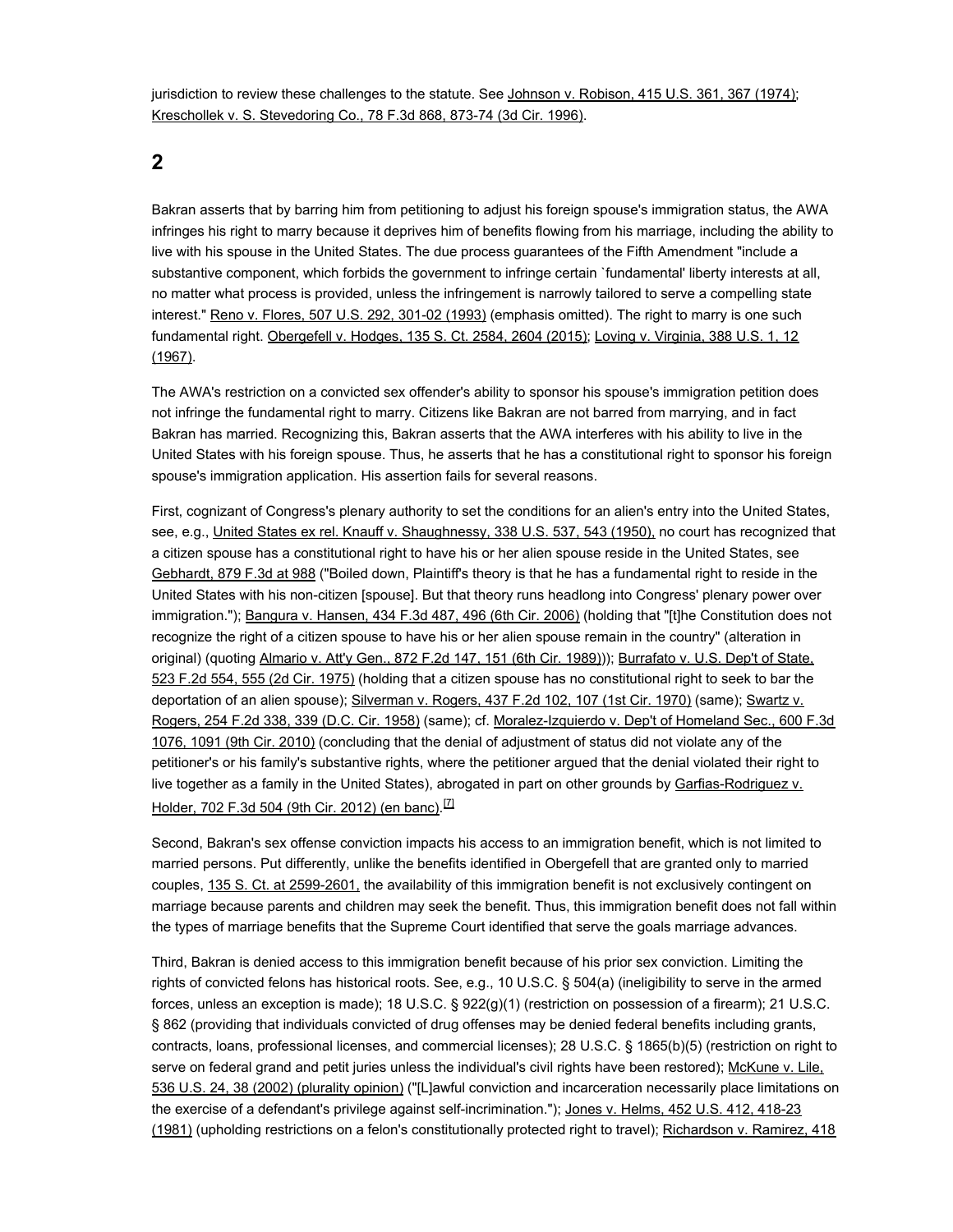U.S. 24, 56 (1974) (upholding a state law that disenfranchised convicted felons); see also, e.g., A.A. ex rel. M.M. v. New Jersey, 341 F.3d 206, 208, 213 (3d Cir. 2003) (noting previous, unsuccessful constitutional challenges to New Jersey's Megan's Law and holding that any privacy interest sex offenders may have in their home addresses was substantially outweighed by the state's interest in protecting the public). Thus, once one sustains a felony conviction, consequences follow, including the loss of certain rights and government benefits. Bakran's loss of his ability to sponsor his spouse may impede his ability to assist her to adjust her status, but this impediment is no more burdensome than other limitations placed on convicted felons' constitutional rights.

In short, while the AWA restricts Bakran's access to certain immigration benefits because of his prior conviction, it does not deprive Bakran of his fundamental right to marry or a benefit uniquely available to married persons. As a result, the District Court correctly entered judgment in favor of Defendants on this claim.

### **3**

Bakran's second argument attacking the AWA also lacks merit. In his complaint, Bakran asserted that the AWA violates the Ex Post Facto Clause, U.S. Const. art. I § 9, cl. 3, which applies only to penal legislation that applies retroactively, Landgraf v. USI Film Prods., 511 U.S. 244, 266 n.19 (1994); Myrie v. Comm'r, N.J. Dep't of Corrs., 267 F.3d 251, 255 (3d Cir. 2001); see also Weaver v. Graham, 450 U.S. 24, 29 (1981). Bakran's abandonment of his Ex Post Facto claim on appeal reflects his acknowledgment that the AWA is not penal.<sup>[8]</sup> Relying on the general principle of anti-retroactivity, and statutory construction, he claims that the AWA is impermissibly retroactive because it attaches new legal consequences to his prior conviction.

When examining retroactivity, we ask "whether Congress has expressly provided that the statute should be retroactive." Atkinson v. Att'y Gen. of U.S., 479 F.3d 222, 226 (3d Cir. 2007) (citing Landgraf, 511 U.S. at 280). "If the answer is yes, our inquiry is over." Id. If the statute does not have any express statement of retroactivity, then we must determine whether "normal rules of statutory construction unequivocally remove the possibility of retroactivity." Id. (emphasis omitted). If there is no express command or intent to apply the statute only prospectively, then we must determine whether applying the statute to events predating its enactment would have a retroactive effect. Landgraf, 511 U.S. at 280; Atkinson, 479 F.3d at 226. An act has retroactive effect if it "takes away or impairs vested rights acquired under existing laws, or creates a new obligation, imposes a new duty, or attaches a new disability, in respect to transactions or considerations already past." Atkinson, 479 F.3d at 227 (quoting INS v. St. Cyr, 533 U.S. 289, 321 (2001)). If the statute has a retroactive effect, "we employ the strong presumption against applying such a statute retroactively." Id. at 226 (citation and internal quotation marks omitted).

The AWA neither expressly provides that it should apply retroactively nor unequivocally removes the possibility of it being applied retroactively. It does, however, suggest that Congress intended for past events to impact a citizen's ability to invoke benefits under the INA. For instance, § 1154(a)(1)(A)(viii)(I) states that the provision allowing citizens to file family-based petitions does not apply to a citizen "who has been convicted of a specified offense against a minor, unless the Secretary of Homeland Security, in the Secretary's sole and unreviewable discretion, determines that the citizen poses no risk to the alien with respect to whom a petition . . . is filed." 8 U.S.C. § 1154(a)(1)(A)(viii)(I). The use of "has been" suggests that the AWA applies to persons who were convicted before its enactment. Thus, Congress appears to have intended for the Secretary to consider events that predate the statute.

The statute's focus, however, is on "dangers that arise postenactment." Vartelas v. Holder, 566 U.S. 257, 271 n.7 (2012). "[S]pecifically," the AWA addresses "the dangers that convicted sex offenders may pose to new immigrants." Bremer, 834 F.3d at 932; see also, e.g., Gebhardt, 879 F.3d at 986 (concluding that Congress enacted the AWA "[t]o protect children from sexual exploitation and violent crime, to prevent child abuse and child pornography, to promote Internet safety, and to honor the memory of . . . child crime victims" (quoting AWA, 120 Stat. at 587) (emphasis omitted); "[t]o that end, the entire scheme focuses on prevention—not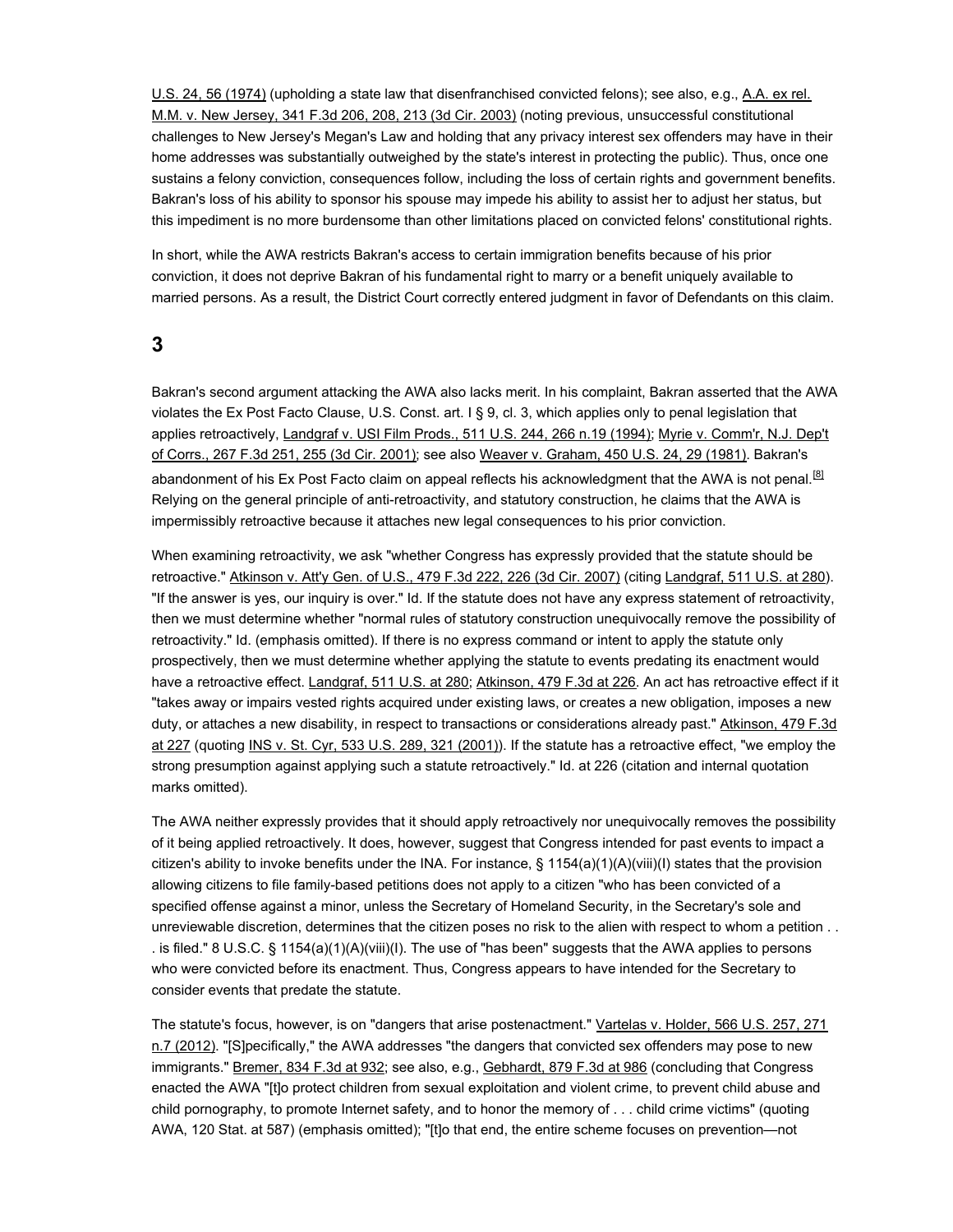punishment"); Suhail v. U.S. Att'y Gen., No. 15-cv-12595, 2015 WL 7016340, at \*9 (E.D. Mich. Nov. 12, 2015) (concluding that application of the AWA was "a civil matter to prevent future additional sex offenses against children"); Matter of Jackson, 26 I. & N. Dec. 314, 318 (B.I.A. 2014) ("Because the Adam Walsh Act addresses the potential for future harm posed by such sexual predators to the beneficiaries of family-based visa petitions, we find that the application of its provisions to convictions that occurred before its enactment does not have an impermissible retroactive effect."). The AWA therefore resembles, for example, "laws prohibiting persons convicted of a sex crime against a victim under 16 years of age from working in jobs involving frequent contact with minors" in that the wrongful activity targeted by the statute is the potential future conduct rather than the past offense. Vartelas, 566 U.S. at 271 n.7. The no-risk provision bolsters the conclusion that the statute's purpose is preventing post-enactment danger as opposed to attaching a new disability. For these reasons, the AWA "do[es] not operate retroactively." Id. Therefore, the District Court correctly rejected Bakran's retroactivity argument.

## **III**

For the foregoing reasons, we will affirm in part, with respect to Bakran's constitutional claims, and we will vacate in part, with respect to his APA claims, and remand with directions to dismiss the APA claims.

[\*] Honorable Jerome B. Simandle, United States District Judge of the United States District Court for the District of New Jersey, sitting by designation. Judge Simandle assumed senior status after the case was argued before the panel.

[1] The AWA relies on 42 U.S.C. § 16911(7)(H)'s definition of a "specified offense against a minor," 8 U.S.C. § 1154(a)(1)(A) (viii)(II), and 42 U.S.C. § 16911(7)(H) defines "a specified offense against a minor" to include "[c]riminal sexual conduct involving a minor, or the use of the Internet to facilitate or attempt such conduct," id.

[2] Bakran's ultra vires claim, pursuant to 5 U.S.C. § 706(2)(C), alleges that the USCIS took action "in excess of statutory jurisdiction, authority, or limitations, or short of statutory right. . . ." 5 U.S.C. § 706(2)(C); see also *Ultra Vires,* Black's Law Dictionary (10th ed. 2014) (stating that "ultra vires" means "[u]nauthorized; beyond the scope of power allowed or granted . . . by law").

[3] The District Court had jurisdiction pursuant to U.S.C. § 1331. We have jurisdiction pursuant to 28 U.S.C. § 1291.

Our review of the District Court's grant of summary judgment is plenary. Mylan Inc. v. SmithKline Beecham Corp., 723 F.3d 413, 418 (3d Cir. 2013). We apply the same standard as the District Court, viewing facts and making all reasonable inferences in the non-movant's favor. Hugh v. Butler Cty. Family YMCA, 418 F.3d 265, 266-67 (3d Cir. 2005). Summary judgment is appropriate where "there is no genuine dispute as to any material fact and the movant is entitled to judgment as a matter of law." Fed. R. Civ. P. 56(a). Here, there are no disputed facts. The moving party is entitled to judgment as a matter of law when the non-moving party fails to make "a sufficient showing on an essential element of her case with respect to which she has the burden of proof." Celotex Corp. v. Catrett, 477 U.S. 317, 323 (1986).

[4] Bakran raised arbitrary-and-capricious claims in his complaint but abandons those claims on appeal.

[5] Our ruling here does not render each and every one of the Secretary's actions immune from review. We are cognizant that there is a "strong presumption in favor of judicial review of administrative action." INS v. St. Cyr, 533 U.S. 289, 298 (2001); see also, e.g., Hanna v. Phila. Asbestos Co., 743 F.2d 996, 999 (3d Cir. 1984) ("[A] statute should not be interpreted as precluding judicial review absent clear evidence of Congressional intent." (citing Johnson v. Robison, 415 U.S. 361, 373-74 (1974))). As a result, we are not holding that a court lacks jurisdiction to review an action beyond the authority Congress granted to the agency, which the Government concedes would be reviewable, Oral Arg. at 27:14-27:25, http://www2.ca3.uscourts.gov/oralargument/audio/16-3440Bakranv.SecretaryUnitedStatesDepartmentofHomelandS ecurity.mp3, or an action that would violate the Constitution, see, e.g., Bartlett v. Bowen, 816 F.2d 695, 698-99, 703-07 (D.C. Cir. 1987) (construing § 1252(a)(2)(B)(ii) to permit judicial review of constitutional claims because concluding that Article III courts lack jurisdiction to do so would raise constitutional concerns since Congress would be allowed to legislate and judge the constitutionality of its actions). Rather, we hold here only that we lack jurisdiction to review Bakran's claims pertaining to the Aytes and Neufeld Memos.